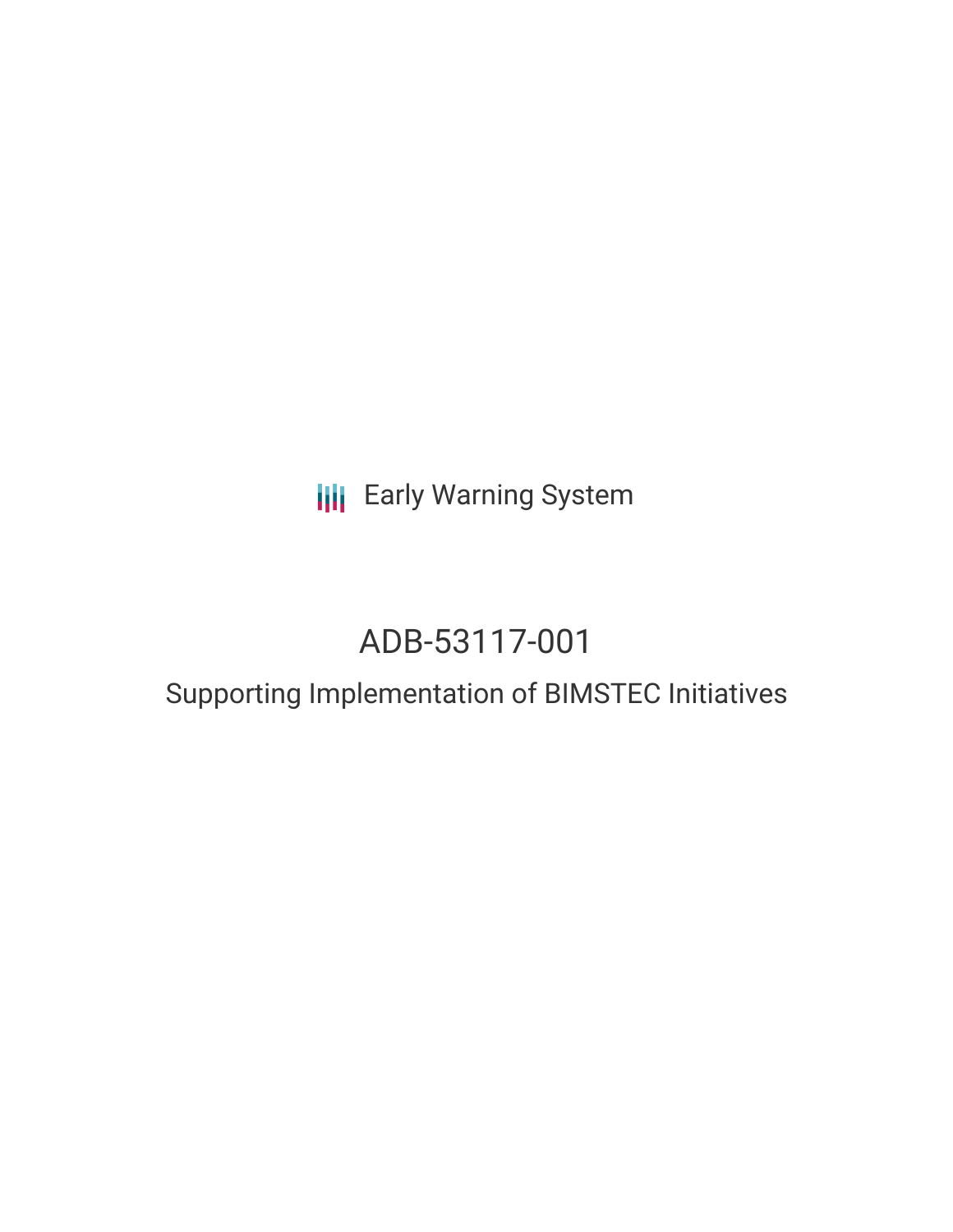

#### **Quick Facts**

| <b>Countries</b>               | Bangladesh, Bhutan, Myanmar, Nepal, Sri Lanka, Thailand |
|--------------------------------|---------------------------------------------------------|
| <b>Specific Location</b>       | Region-wide                                             |
| <b>Financial Institutions</b>  | Asian Development Bank (ADB)                            |
| <b>Status</b>                  | Active                                                  |
| <b>Bank Risk Rating</b>        |                                                         |
| <b>Voting Date</b>             | 2019-08-12                                              |
| <b>Sectors</b>                 | Industry and Trade, Law and Government, Transport       |
| Investment Type(s)             | <b>Advisory Services</b>                                |
| <b>Investment Amount (USD)</b> | $$1.50$ million                                         |
| <b>Project Cost (USD)</b>      | $$1.50$ million                                         |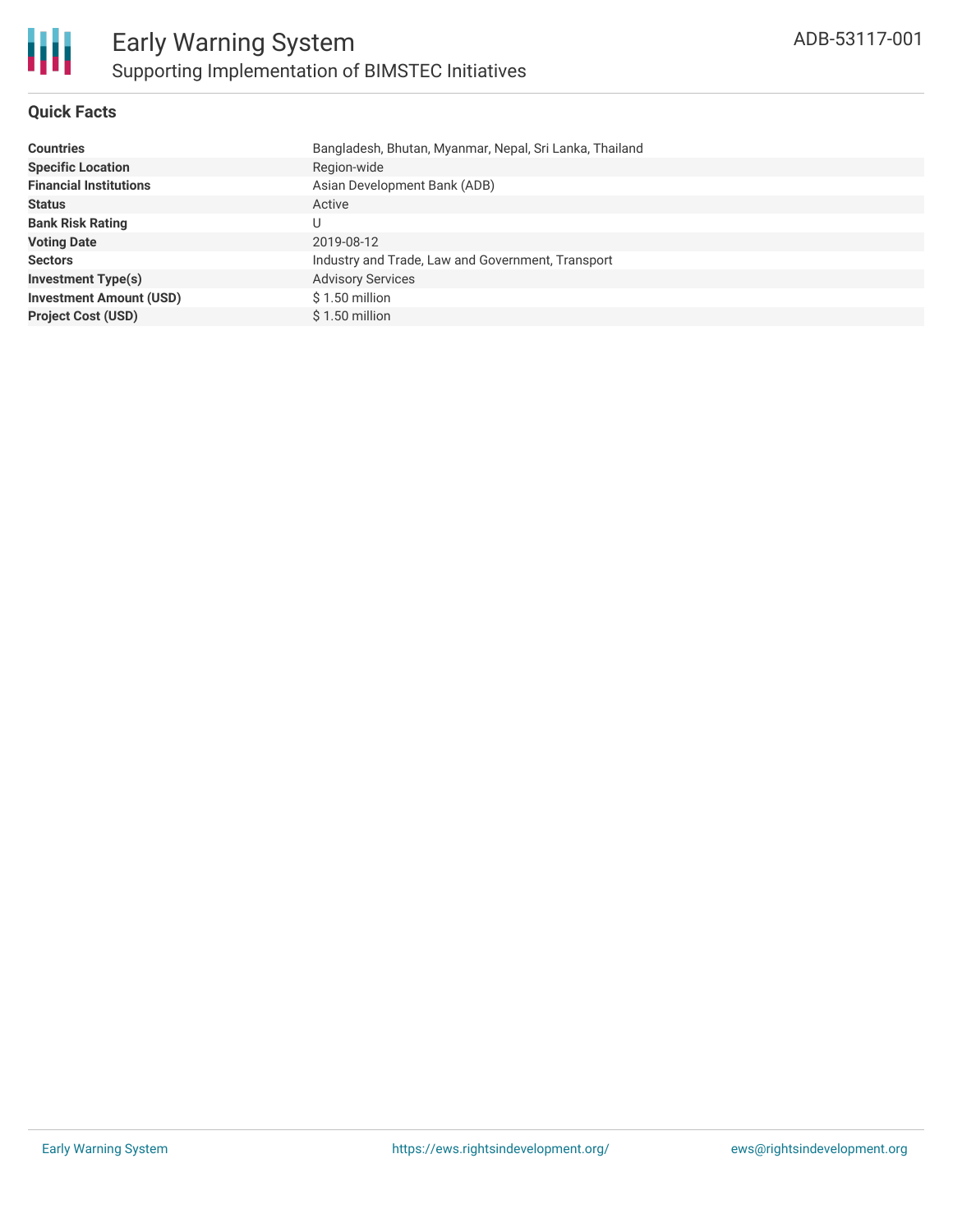

#### **Project Description**

According to the bank website, "the TA will allow ADB to respond to BIMSTEC's requests for support for the conduct of analytical studies and organization of capacity building activities that can help forward RCI initiatives, and in turn achieve inclusive and sustainable development for its member countries."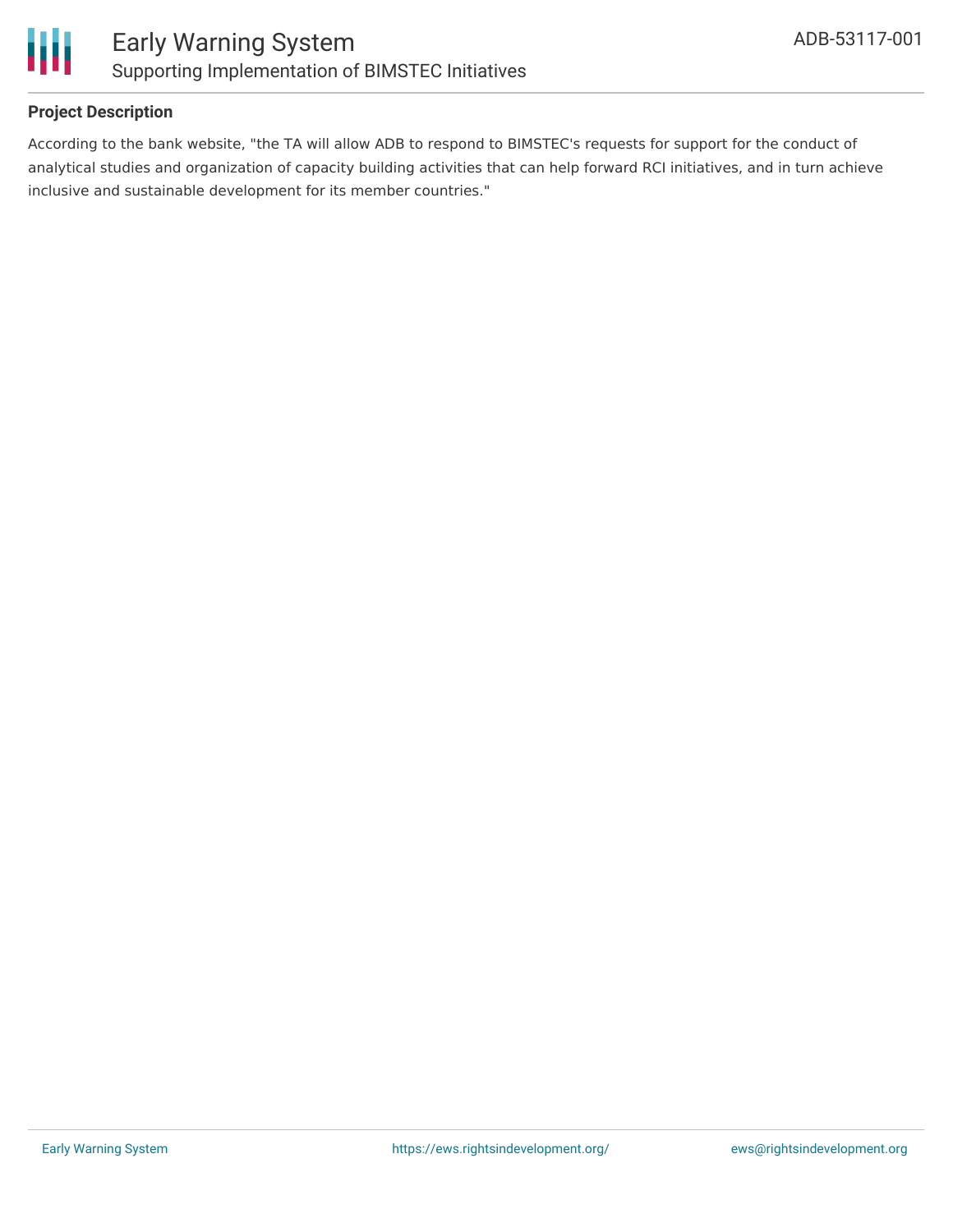

#### **Investment Description**

Asian Development Bank (ADB)

United Kingdom Fund for Asia Regional Trade and Connectivity under the Regional Cooperation and Integration Financing Partnership Facility (Co-financing) US\$ 1.5 million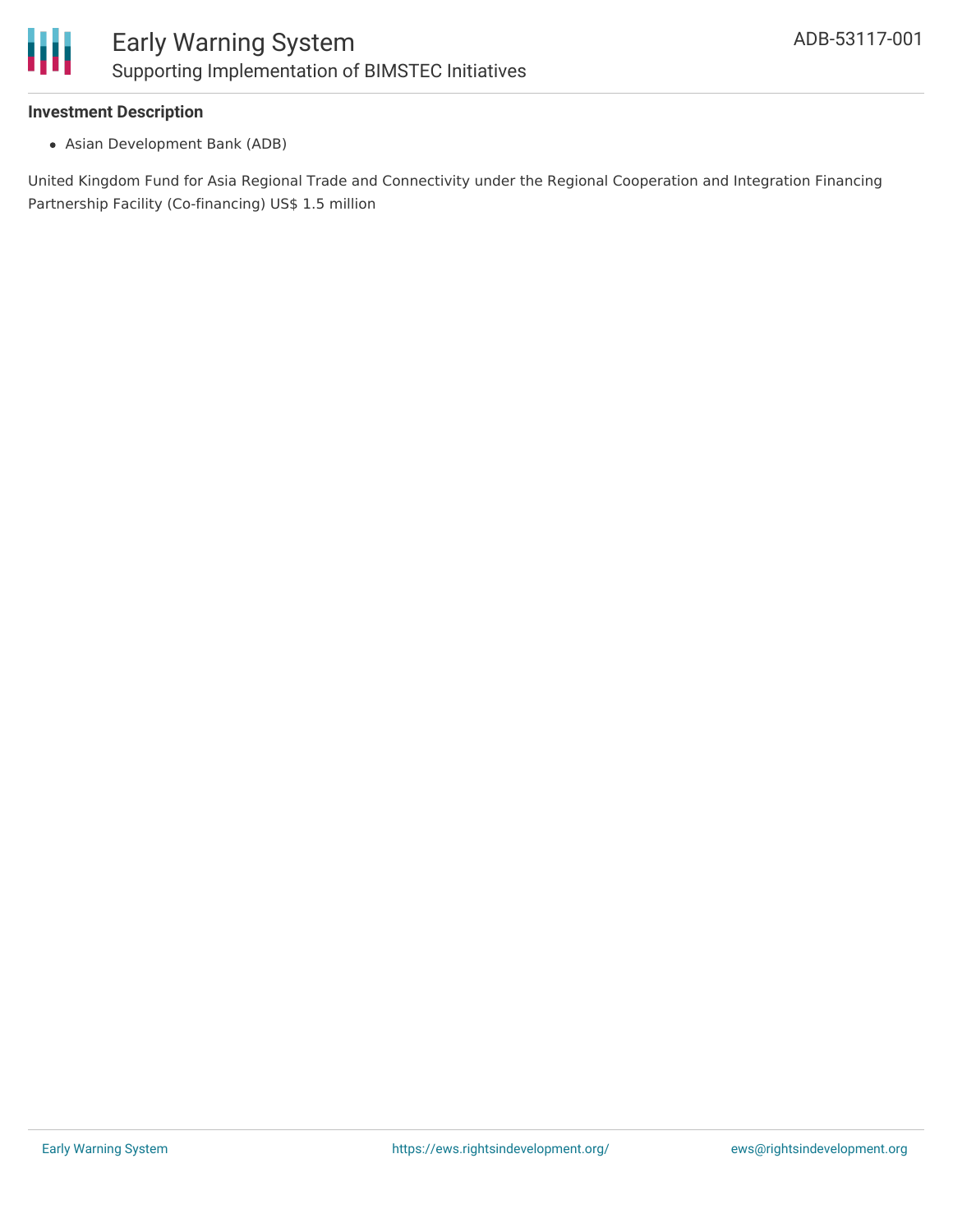

#### **Contact Information**

Responsible ADB Officer Li, Dongxiang Responsible ADB Department South Asia Department Responsible ADB Division Regional Cooperation and Operations Coordination Div, SARD Executing Agencies Asian Development Bank Dongxiang Li, Lead Regional Cooperation Specialist dongxiangli@adb.org 6 ADB Avenue, Mandaluyong City 1550, Philippines

#### **ACCOUNTABILITY MECHANISM OF ADB**

The Accountability Mechanism is an independent complaint mechanism and fact-finding body for people who believe they are likely to be, or have been, adversely affected by an Asian Development Bank-financed project. If you submit a complaint to the Accountability Mechanism, they may investigate to assess whether the Asian Development Bank is following its own policies and procedures for preventing harm to people or the environment. You can learn more about the Accountability Mechanism and how to file a complaint at: http://www.adb.org/site/accountability-mechanism/main